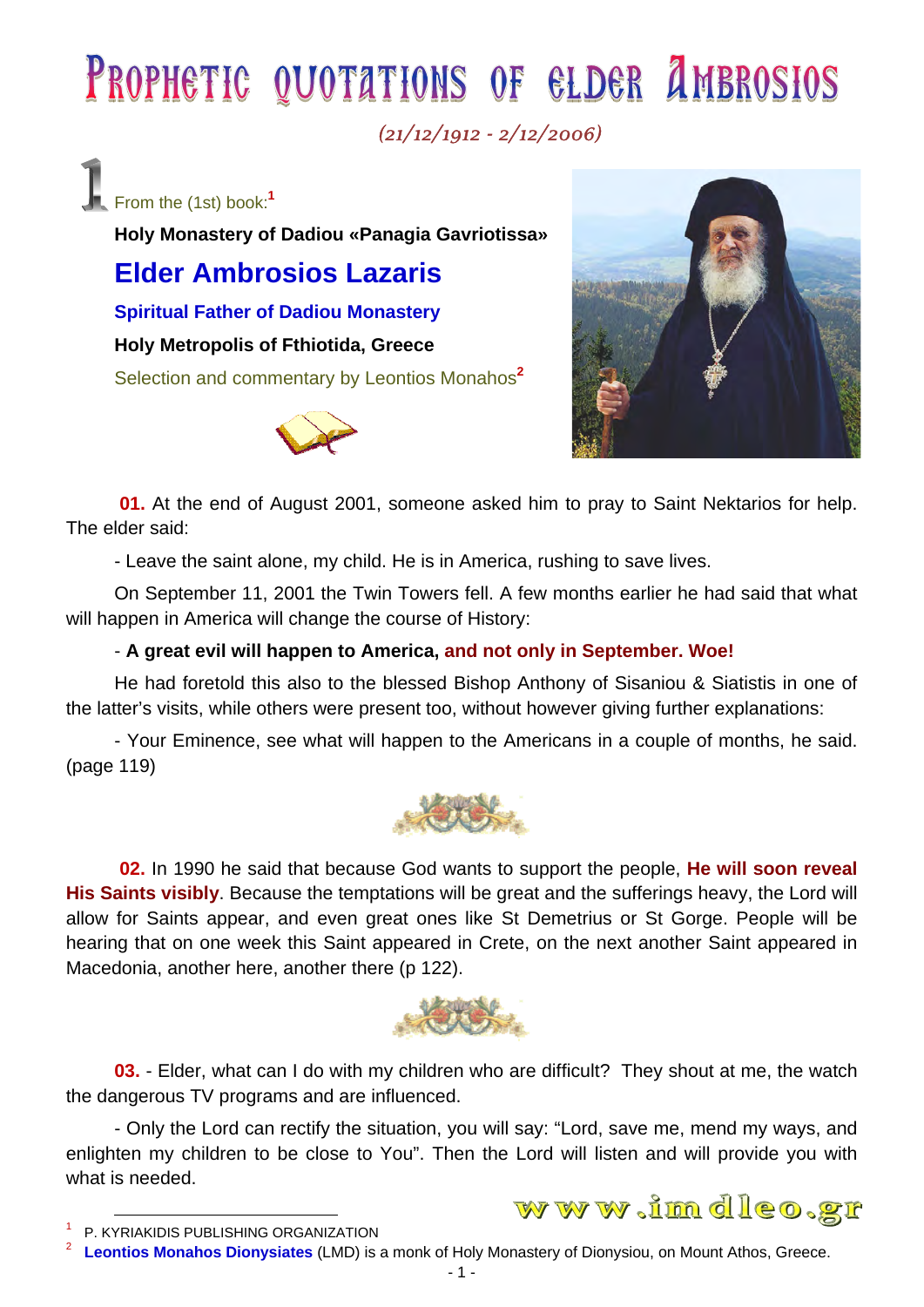- But does the Lord Listen to us? Does our voice reach there?

- I don't know… but last month he had sore ears!

- **Tough years will come, but don't be afraid.** God does not forsake His children, he will protect them brazenly.

- What do you mean, Elder?

- Well, if you don't have anything to eat, you will wake up in the morning finding a loaf of bread on the table and you will say: "Where did this come from?" But you must have faith. Without faith, nothing happens. (p 178)



**04.** - From now on, you cannot imagine what you will see and hear. **Never before have such things happened in the world**, he said one day in the summer of 2005.

- Will they happen to Greece?

- To the whole world and to us. And why? Because we are the beacon of Orthodoxy, but we ended up from sin worse than the atheists. (p 178)



**05.** The Elder used to say about the final Judgment, that the end of the world will last as long as the Six Psalms, a few minutes. During the time we will be judged, in the heavens the angels will chant the Six Psalms. All living people will experience instant death, and immediately after they will be resurrected; we will all be with our bodies immaterial without occupying space, each of us will see the other's body and everyone will have the age of 33 years.

 The Lord will be holding the book of life, the Gospel, and automatically we will go to the right or to the left, because we will know whether we are for Paradise or not. That's why in the Throne where the Bishop sits, in the icon of Christ the book is open, and there is no oil lamp – which signifies that there is no mercy at the Second Coming. In contrast, on the iconostasis, Christ holds the book closed, and there is an oil lamp, because we still have mercy. (p 183)



**06.** Because very hard times are coming for mankind, God took certain people and made them officers. (p 210)



**07.** Things will advance very rapidly. The devil will prevail. Whoever approaches him, he will strike and he will crush. He has no friends. (p 210)



**08.** Be careful, because the evil one sets up snares. Don't laugh! He is next to us but you cannot see him. Listen to what I'm saying. Don't stop praying!

The devil makes folks sin, and after the sin he scares them and makes them be ashamed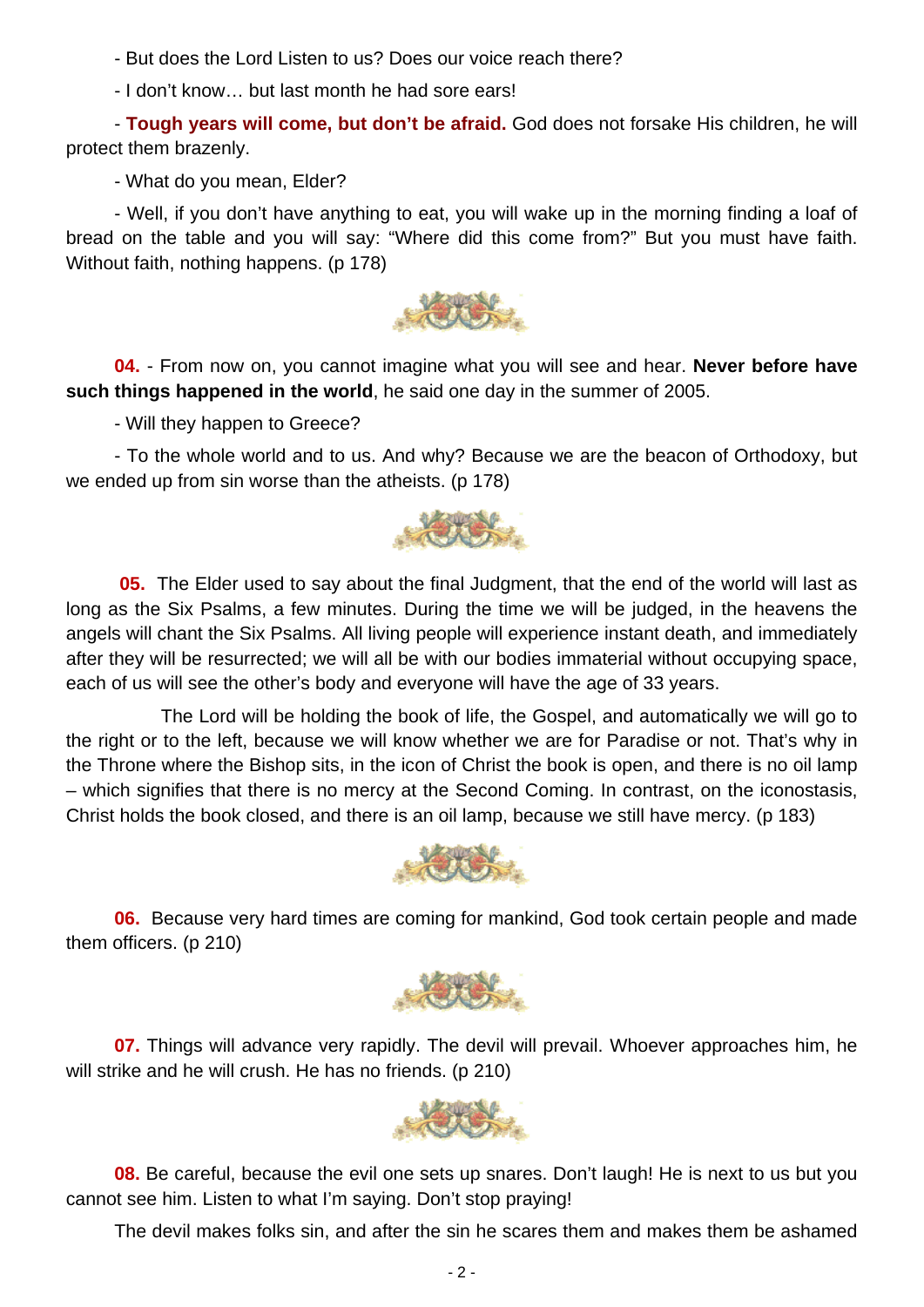of going to confession.

I went to hell for 15 minutes and thought I was there three hours. (p 210)



**09.** Whoever gets the mark (of the beast), will not find a moment of peace. You must acquire strong faith, by yourselves, with patience, with kindness, with fairness. We must not lose the faith! Have steadfast faith, and God will provide help. Without praying, we are doomed. Don't think about the future, everything is in God's hands. Read the Patristic texts every day a little and God will enlighten. Then your mind (nous) will grow stronger. (p 211)



**10.** The prayer «**Lord, Jesus Christ Son of God, have mercy on me, a sinner**» is like a sword that cuts Satan in two. We miserable folks found ourselves in the end times, both Monks and laypeople, but the fight is a fight. You shall not stop the fight for even a second. Fight to the end! And then the Lord, who crowns the people and restores them forever, He will give you not the phony and vain things of this life, but will make you worthy of reigning in the Kingdom of Heaven. Forever! Not for only 1000 or 100,000 years. Forever means without end. (p 211)



**11.** Even if the earth grows twice as much (in population) God can feed it. Regarding the resurrection of bodies, have no doubt. Yes, I am 90 years old. This body must melt in the grave in order to come out new, incorruptible, everlasting, without falling ill, without feeling pain, without thirsting, without feeling hot; it will be like the angelic bodies. As long as we don't fall into sin. God wants us to tell Him that we only live for Him. If we stay in sin, then hell will be everlasting. The situation cannot be changed there, the suffering, the agony, the pain, the fire.

 At the Seminary they tell you these things softened. Neither Iakovos nor Porfyrios were saying these in a strict manner. That's how they should say these for people to listen and repent. The devil comes and attacks me mercilessly. He tells me: **"Don't tell them these so clearly. Let them sleep. Don't let them awaken".** (p 211)



**12.** Sin enters via the sensory organs. We must stop it in our brain, by prayers and with the Lord's prayer.

Envy is the worst sin, and we have no excuses.

It must be expelled out of us.

 Saints sinned too, but they were sanctified. As humans, they fell into transgressions, but became holy. (p 214)



**13.** (About someone who suffered from depression:) He still has not perfected his faith. When we truly believe, we talk with Christ like we do with our friend or father. Then He will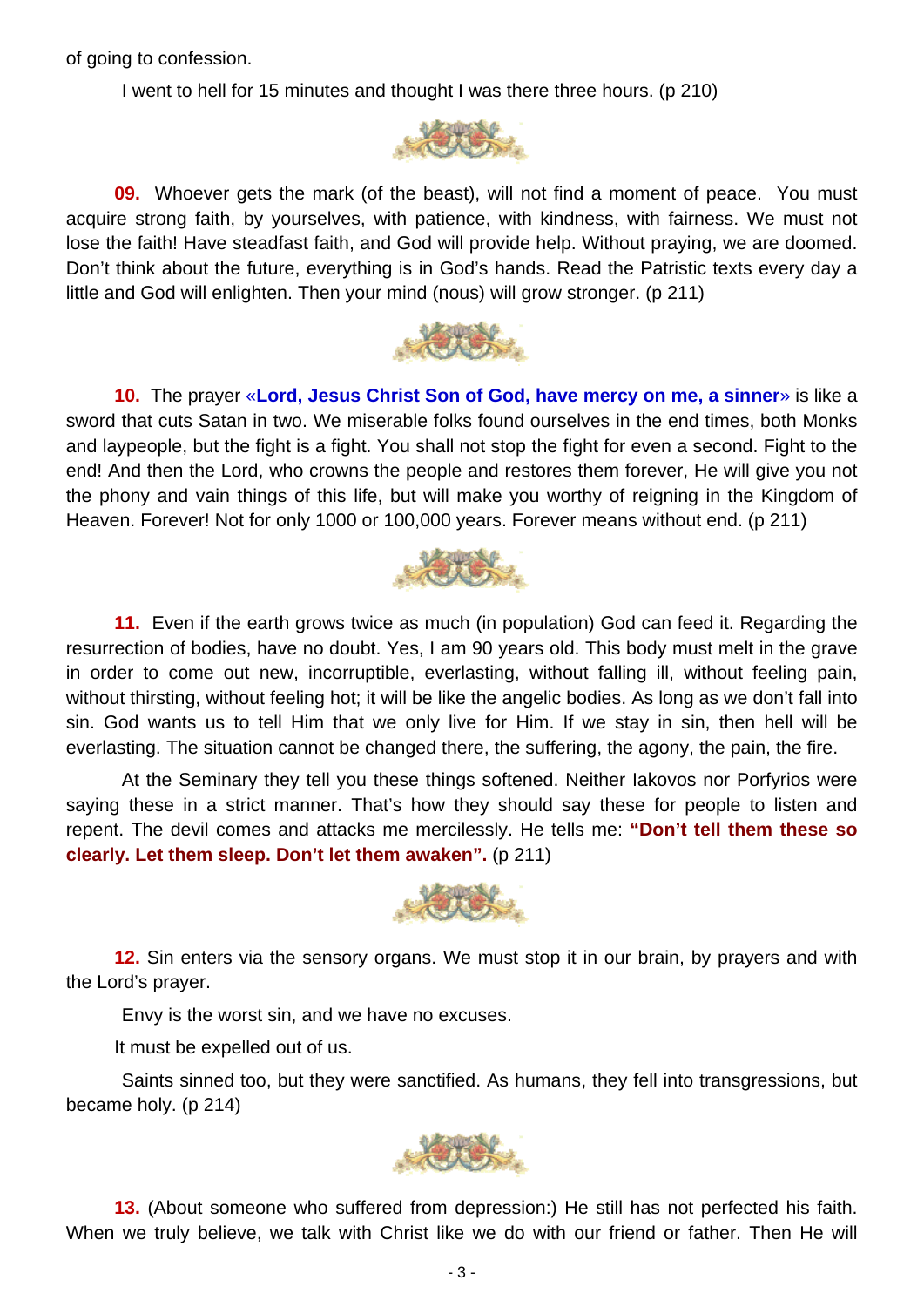converse with us. Christ will talk to us about all our issues, either via another person, or inside us he will speak and we will understand Him.

God has no constraints.

#### **God rectifies everything with one caress.**

 When we err, our guardian Angel leaves, and sits farther away, saddened. But with one "I'm sorry", my child, when it's from the bottom of our soul, he returns.

 Those who depart on Passion Week, go straight up. Blessed is the (faithful) person who dies on Saturday and has the funeral on Sunday. The road to heaven is open. (p 214)



**14.** Demons sometimes appeared to him, and the times he confronted them to save a person were not few. Sometimes demons even hit him, but he would not reveal this easily.

For example, **at one time a large-bodied demon appeared to him and punched him in the face**, and the Elder, who was then standing and strong, did not hesitate and punched him back. The marks of the blows on him where sometimes visible, like the time when they bit him in the right hand, between the index finger and thumb, and the blessed Bishop Antonios of Sisaniou & Siatistis who saw it, turned and told one of his spiritual children accompanying him:

- Did you see what satan did to him?

One other time, when he was bedridden and could not even hear confessions, doctor T. Douros was in search of a spiritual father, and the Elder heard his confession, but during the night he suffered from the attacks of the demons who hit him because he took upon him the sins of the doctor. But at another time when one of his spiritual children asked him for his forgiveness because of the hardship he brought to him after confession, he relieved him saying:

- This is my job, my child. (p 89)



**15.** The Elder went to a monastery to worship, together with a young priest who was his spiritual child. At the reception room where they sat, there was an old photograph of the monks of that Monastery. While they were drinking some coffee, he took the photograph and pointed to one of the monks out of the 20 being pictured, and said into the ear of the young priest:

- Do you see them? **Only this one is saved**. (p 107)



**16.** Two years before his reposed, he told to one of his spiritual children who he held in high esteem, when he suggested to take him for a short walk to unwind shortly after his release from the "Attiko" hospital:

- George, from where I am, I go everywhere. I see everything.

 The well-known incidents about the Elder are revealing in regard to this gift that God gave him, especially during the last three years of his life. For example, one time he revealed that his was in a cave, serving Liturgy when the early Christians.

His spiritual journeys however, did not only concern the past. He could transport himself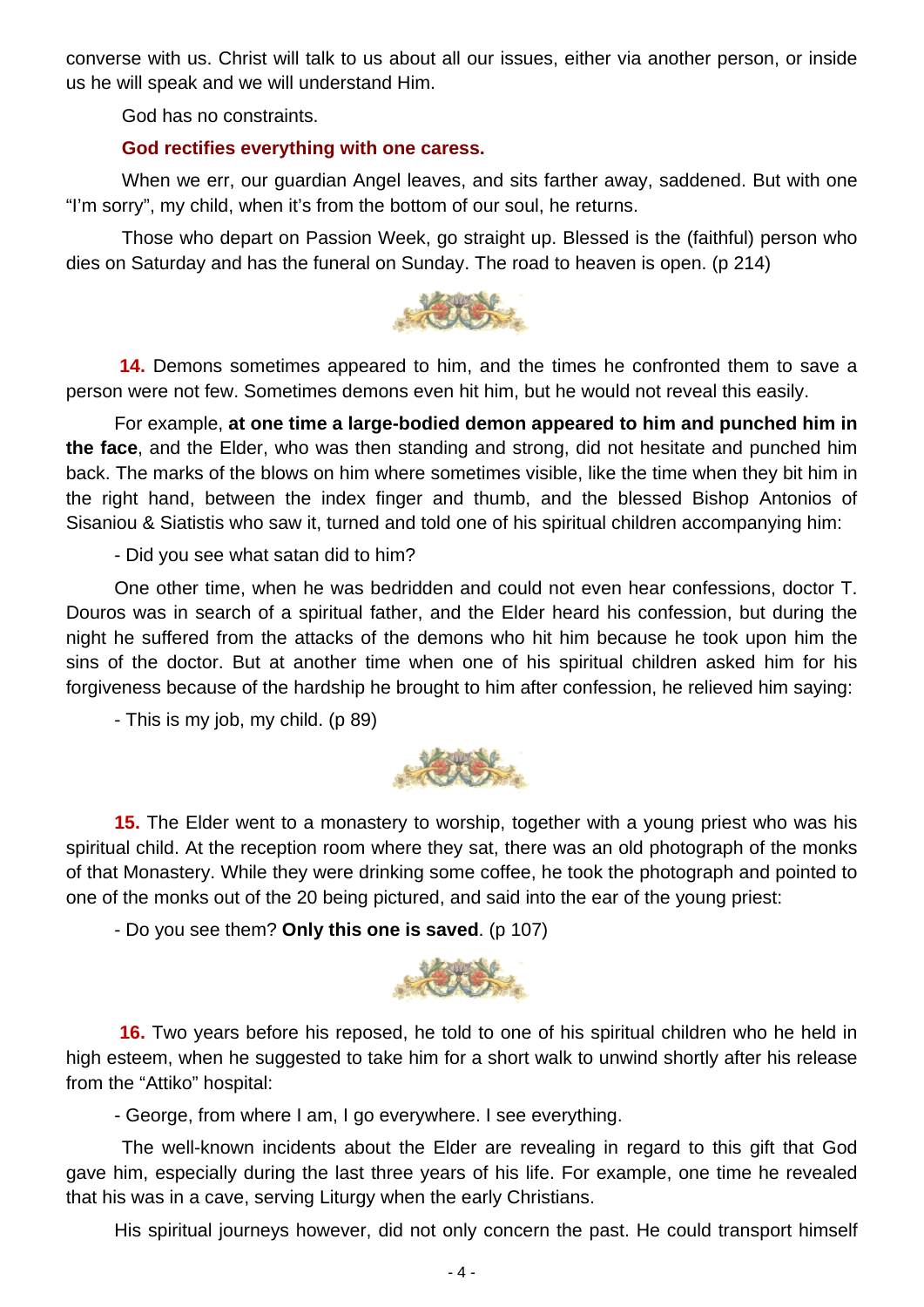spiritually and be informed about a variety of things happening either at present or in the future. At one time, for instance, he had confided that he was in Crete, serving Liturgy together with a Priest, beloved spiritual child of his, and was very pleased by what he experienced. (p 124)



**17.** As all should remember, during the morning of September 11, 2004, in the sea area of Sigitikos bay eight nautical miles away from Mount Athos, crashed the Chinook helicopter which was carrying the Patriarch of Alexandria Peter and 16 people with him, clergy and laity. That same evening the Elder was in great prayer. He saw where it was, and was feeling pain about what he saw, because he was wincing and his face made grimaces. He revealed only that the victims died in an agonizing manner, because they understood they were about to die and also they suffered severely.

Someone asked him:

- Elder, why this way, in this place, and so many of them?

- God gathered them all, my child, because that was His will, he responded.

But after a few days, when they brought the same topic in conversation, the Elder added the following:

- The manner they died, takes them all into Heaven. (p 124)



**18.** The people in our days do not come toward the light, because their works are evil as the Lord said in the Gospel. And when they go to talk with someone and listen to the word of God, again they get more confused, because their works are evil. (p. 212)



**19.** Out of the 10 million Greeks, the 2 million will be saved, because they are steadfast. Why, did you see what you're telling me? You won't change course the way you are, even if they chop your head off. That's how those 2 million of the Greeks are.

But the 8 million that the wolf took and choked, where are they? You really don't know what corruption exists inside Greece. An unimaginable catastrophe, both of the spirit and of the body. (p. 202)



**20.** In the year 2000, the abbot of another Monastery went to Dadiou Monastery, accompanied by a group of young people. Everyone was expecting to hear some good words from Elder Ambrosios. After the introductions, the abbot asked:

- How do you see these young folks, elder?

He stopped to think for a little, somewhat sad, raised his eyes, looked at them and said:

- I don't see zeal!

And after the silence that fell on the group, he continued:

- Tell me, who do you love, the abbot or Christ? I think you love the abbot.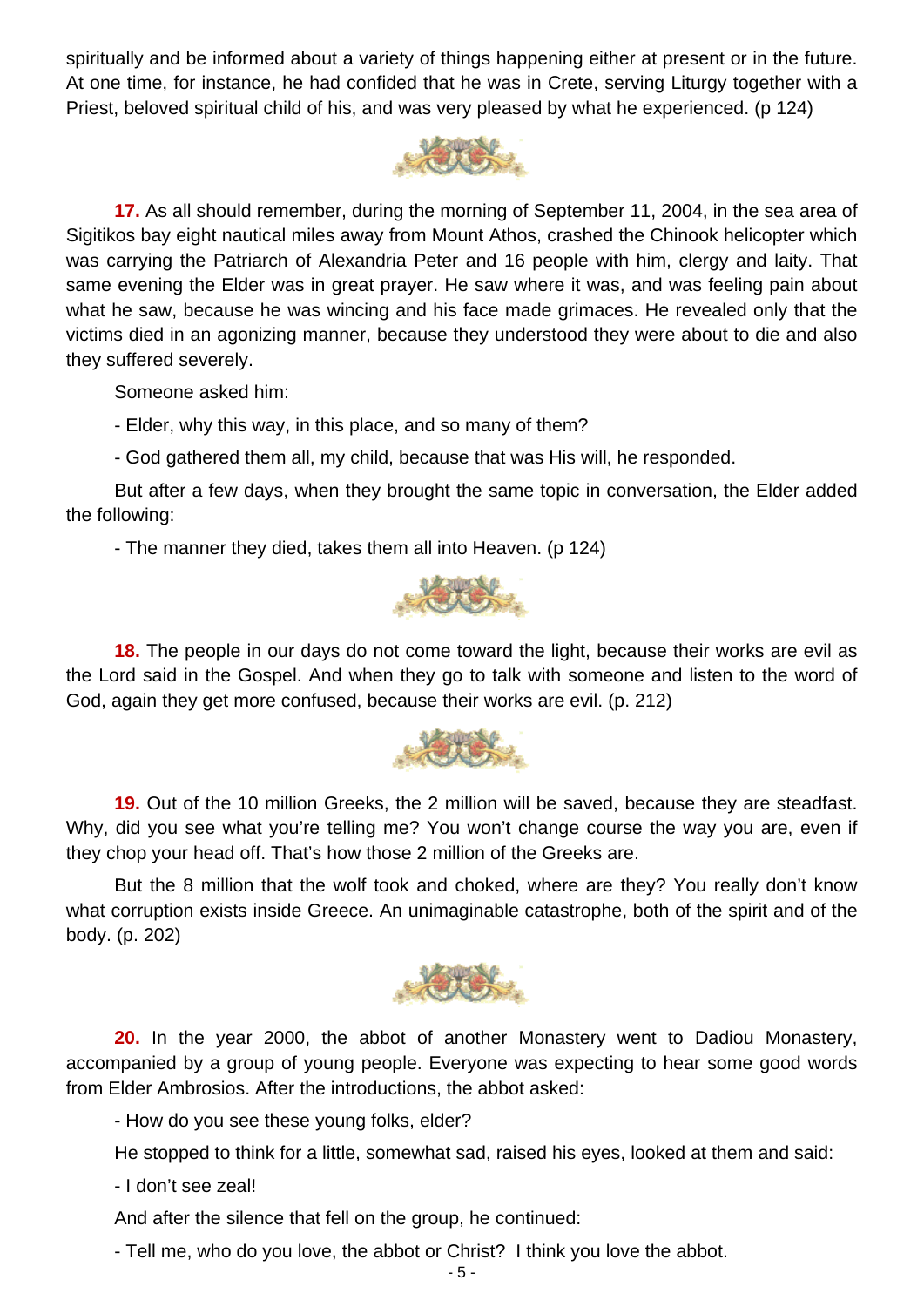Implicitly he criticized the tendency some people have for attaching themselves unto Elders (who satisfy their own worldly will).

"…We must not deify abbots and elders, but the goal must be Jesus Christ. He is the one who saves. The others are the means, not the end." And he was categorical about this. (p 161)



 **21.** We, the Greeks, have the need of strong catechism. Where are you, sir professors? **10,000 professors of theology, you should go to the town squares to preach the Gospel**, not wait in the highschools and pulpits. Because the pulpits don't reach the people! Why?

**Unfortunately, the truth that should be told is not said inside the Christian temple. The truth is hidden by all of us teachers. I tell you this with full conscience.** The truth is hidden, the Greek people are not taught like they ought to be. We direct them elsewhere and are not telling them the truth that would bring them to their senses, which would bring us to our senses as well. Because our spirits are blinded and our hearts are in darkness, without the Spirit of God, which we are supposed to transmit to our neighbor, to transmit to our fellow humans the Spirit of God. (p. 233)



**22.** Don't wait, my Christian brothers, for a prophet Elijah to come and save us. Because if that time comes, it will be very tragic for man, especially for us Christians, when prophet Elijah will come upon the earth.

He is here on earth, the prophet, he is here among us, and he will reveal himself in his allotted time, which will be terrible for false prophets like myself, my Christian brothers.

I also am a "false" prophet, unfortunately, because I only say words to you, but am not accomplished in works, and therefore forgive me. (σελ. 233)



### *Comments by Leontios Monahos Dionysiates:*

 Some quotations, although not visibly prophetic, reveal the tendencies of our times, and in that light they were selected along with the others, to comprise a complementary entity. Besides, prophecies for Orthodoxy are the strongest expression of its teaching, and not some kind of fortune-telling, as they think fans of astrological forecasts and of ambiguous quatrains of Nostradamus.

We observe in **01** that elder Ambrosios predicts another event similar to 9/11 in America, possibly one that is known as "**New Dawn - Blackjack**". These acts (if not by enemies) are aiming to abolish democratic freedoms, and are carried out by the para-state which controls (working behind the scenes and through masonic lodges) governments in the entire West. Christians will suffer greatly from these events, but for consolation God will send to them Saints to relieve them from their many hardships (**02**). Many miracles will be occurring, even for the daily nourishment of the faithful (**03**).

Elder Ambrosios sees events (**04**) worsening from 2005 onwards. The same was said by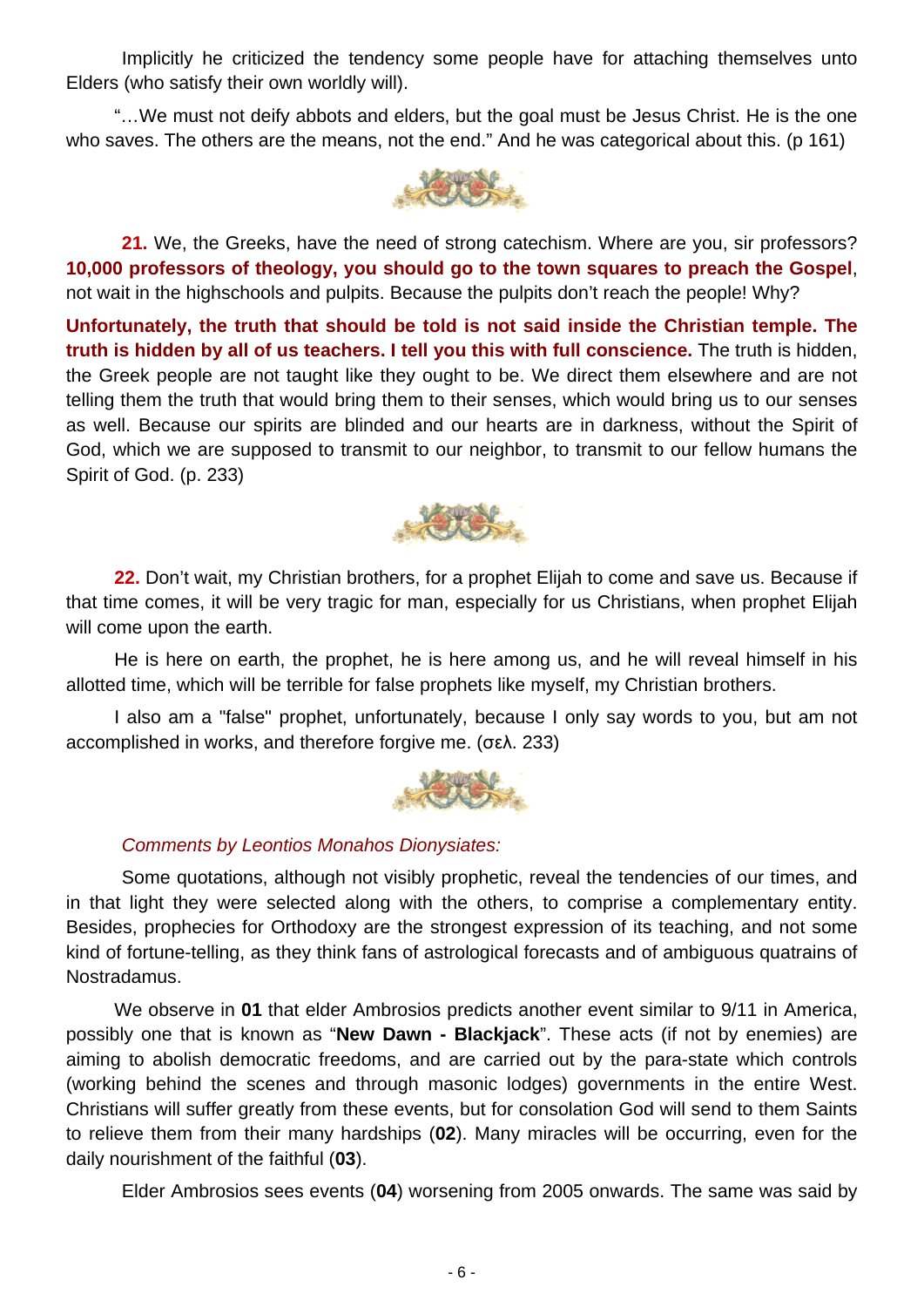**elder Bessarion**. **3** Many well-known elders that reposed in the latter years received powers (**06**) from God, in order to support the faithful of the struggling Church on earth.

Such elders were **Porfyrios, Paisios, Iakovos Tsalikis** etc, and, of course, elder Ambrosios himself, who is more recent.

Fortunately for those that are already spiritually prepared, things will develop very rapidly, and because those who aspire to topple law and order are now working almost overtly together with the devil (promoting occultism everywhere), evil will become widespread (**07**). However, **those who side with the devil shall perish**.

 The "mark of the beast", even before the final Antichrist, on them who receive it, is a sign of submission to the antichrist spirit of those who pursue the totalitarian control of mankind. This is regardless whether the control happens by force visibly, e.g. with wars, or covertly, by guided anarchy, fake-terrorism, etc. Therefore it has spiritual consequences; it is not something neutral to the salvation of the soul of those who receive it, even if the final Antichrist has not yet appeared. According to elder Ambrosios (**09**) the people who receive the mark will not have peace even in this life.

 "The Jesus Prayer" in its various expressions such as "**Lord, Jesus Christ, have mercy on me**" is a strong spiritual weapon (**10**). The demons are distancing themselves from the people who pray in this way. The elders, when their spiritual children are weak, avoid talking about the evil spirits, in order to prevent confusion and panic to their mind. However, for the Monks and whoever has acquired certain spiritual experiences, the exposure of the role of the demons for the deceit of the faithful is valuable, and that is the reason why elder Ambrosios was talking about this subject (**11**), when many theologians, especially in the west, ignore it.

 The New World Order is trying with …endless wars to accomplish its dominance. Nevertheless, with a minute movement like a caress (**13**), God will overturn all its vain effort and **Orthodoxy will shine universally**.

 Demons are embodied sometimes, when God allows, and consequently the elder's experience of them (**14**) is not strange, and resembles that of **Phil Schneider** that we wrote in another text.**<sup>4</sup>** Of course they don't die (since they are spirits) if you shoot them, but you just damage or destroy their temporary materialization.

 God does not do personal favors in the matter of salvation. If the monks don't strive to be saved, the monks will perish too (**15**).

**The elder was able to travel in time** (**16**) **and have realistic experiences from these journeys.** Moreover not just into the future, for which Einstein's formulas allow a small a possibility, but even into the past!

 The fall of the Chinook (**17**) with the Patriarch of Alexandria occurred on September 11 (2004), like 3 years earlier on the same day was the occurrence of the attack on the twin towers.

 It has not been revealed to anyone how many Greeks will be finally saved at the 2nd Coming. Those, whom the elder refers to, are they that lived during his time and according to his opinion they could be saved (**19**).

**The respect and love toward the elders must stand on the archetype, the leader of our souls, Lord Jesus Christ** (**20**). Otherwise there is self serving and false comforting of the soul, which in reality is preserved in a kind of hibernation.

**<sup>3</sup>** In Greek: http://www.imdleo.gr/diaf/files/2012/2012.pdf

<sup>&</sup>lt;sup>4</sup> The same text as in footnote 3, about 2012.